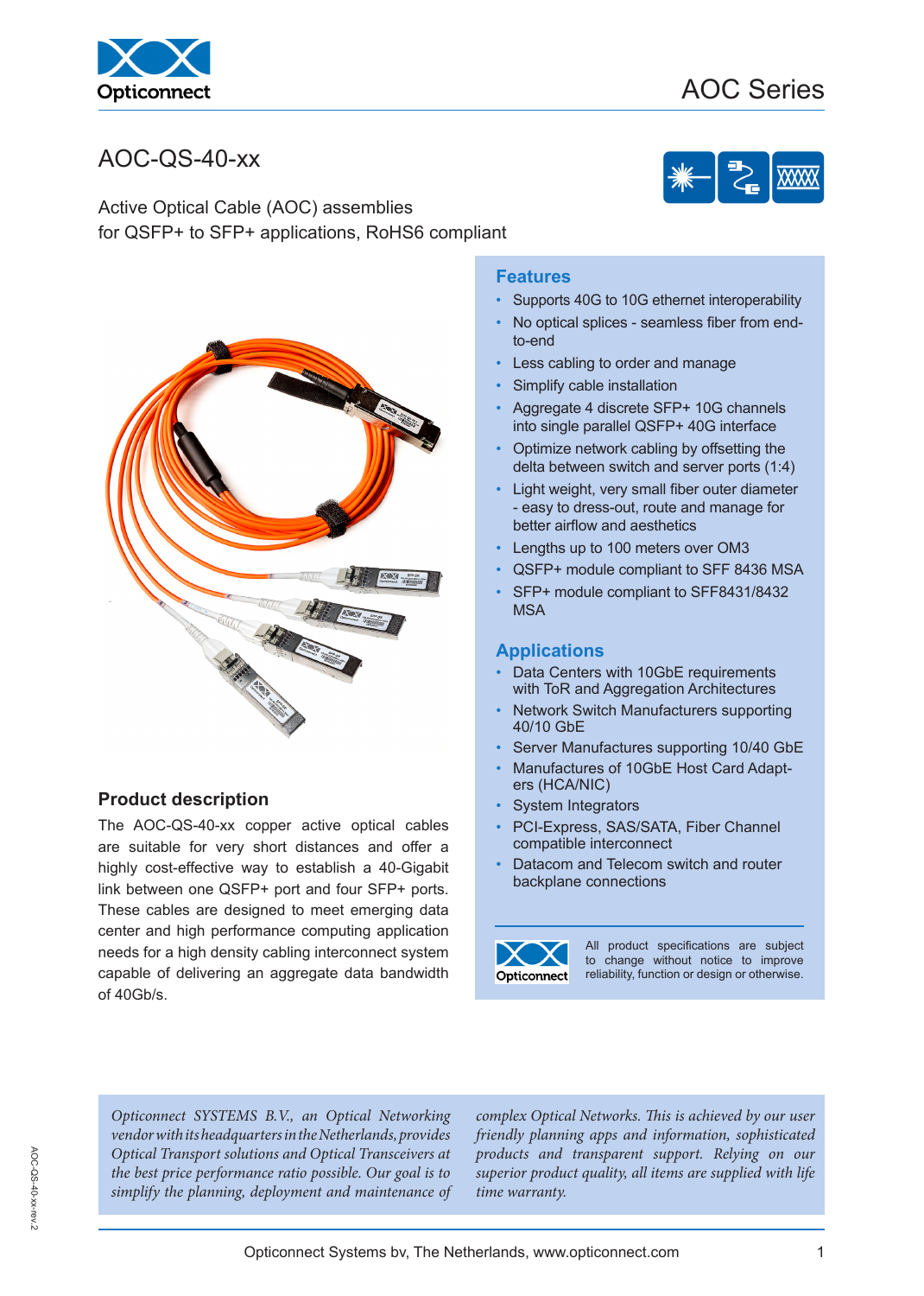

### **Ordering information**

| Part no.                       | Data rate | AOC Length <sup>* note2</sup> | Temp.        | DDMI       |
|--------------------------------|-----------|-------------------------------|--------------|------------|
| AOC-QS-40-xx <sup>*note1</sup> | 40 Gbps   | 1∼100m                        | 0 °C ~+70 °C | <b>YES</b> |

Note1: Standard version.

Note2: Length measured OM3 fiber. XX denote the AOC length with unit meter. For example, 01 denote 1m, 02 denote 2m … 99 denote 99m and 1H denote 100m.

# **Absolute maximum ratings\*note 3**

| Parameter                   | Symbol | Min    | Max | Unit    |
|-----------------------------|--------|--------|-----|---------|
| Storage temperature         | $\sim$ |        | 85  | $\circ$ |
| Supply voltage              | ' cc   | $-0.5$ | 3.6 |         |
| Operating relative humidity | RH     |        | 85  | $\%$    |

Note 3: Exceeding any one of these values may destroy the device immediately.

#### **Recommend operating condition**

| Parameter                  | Symbol                     | Min  | Typ     | Max   | Units       |
|----------------------------|----------------------------|------|---------|-------|-------------|
| Operating case temperature | AOC-QS-40M-xx              |      |         | $+70$ | $^{\circ}C$ |
| Power supply voltage       | $\mathsf{v}_{\mathrm{cc}}$ | 3.15 | 3.3     | 3.45  |             |
| Aggregate bit rate         | $BR_{AVE}$                 |      | 41.25   |       | Gbps        |
| Lane bit rate              | $\text{BR}_{\text{LANE}}$  |      | 10.3125 |       | Gbps        |

## **Regulatory compliance**

| Feature                                                 | Standard                                                                           | Performance                                                                                                                                                                                                                       |
|---------------------------------------------------------|------------------------------------------------------------------------------------|-----------------------------------------------------------------------------------------------------------------------------------------------------------------------------------------------------------------------------------|
| Electrostatic discharge<br>(ESD) to the electrical pins | MIL-STD-883G<br>Method 3015.7                                                      | Class 1C (>1000 V)                                                                                                                                                                                                                |
| Electrostatic discharge<br>to the enclosure             | EN 55024:1998+A1+A2<br>IEC-61000-4-2<br>GR-1089-CORE                               | Compliant with standards                                                                                                                                                                                                          |
| Electromagnetic<br>interference (EMI)                   | FCC Part 15 Class B<br>EN55022:2006<br>CISPR 22B : 2006<br><b>VCCI Class B</b>     | Compliant with standards.<br>Noise frequency range: 30 Hz to<br>6GHz. Good system EMI design<br>practice required to achieve Class B<br>margins.<br>System margins are dependent on<br>customer host board and chassis<br>design. |
| Immunity                                                | EN 55024:1998+A1+A2<br>IEC 61000-4-3                                               | Compliant with standards. 1KHz<br>sine-wave, 80% AM, from 80MHz<br>to 1GHz. No effect on transmitter/<br>receiver performance is detectable<br>between these limits.                                                              |
| Laser eye safety                                        | FDA 21CFR 1040.10 and 1040.11<br>EN (IEC) 60825-1:2007<br>EN (IEC) 60825-2:2004+A1 | CDRH compliant and Class I laser<br>product.<br>TüV Certificate No. 50135086                                                                                                                                                      |